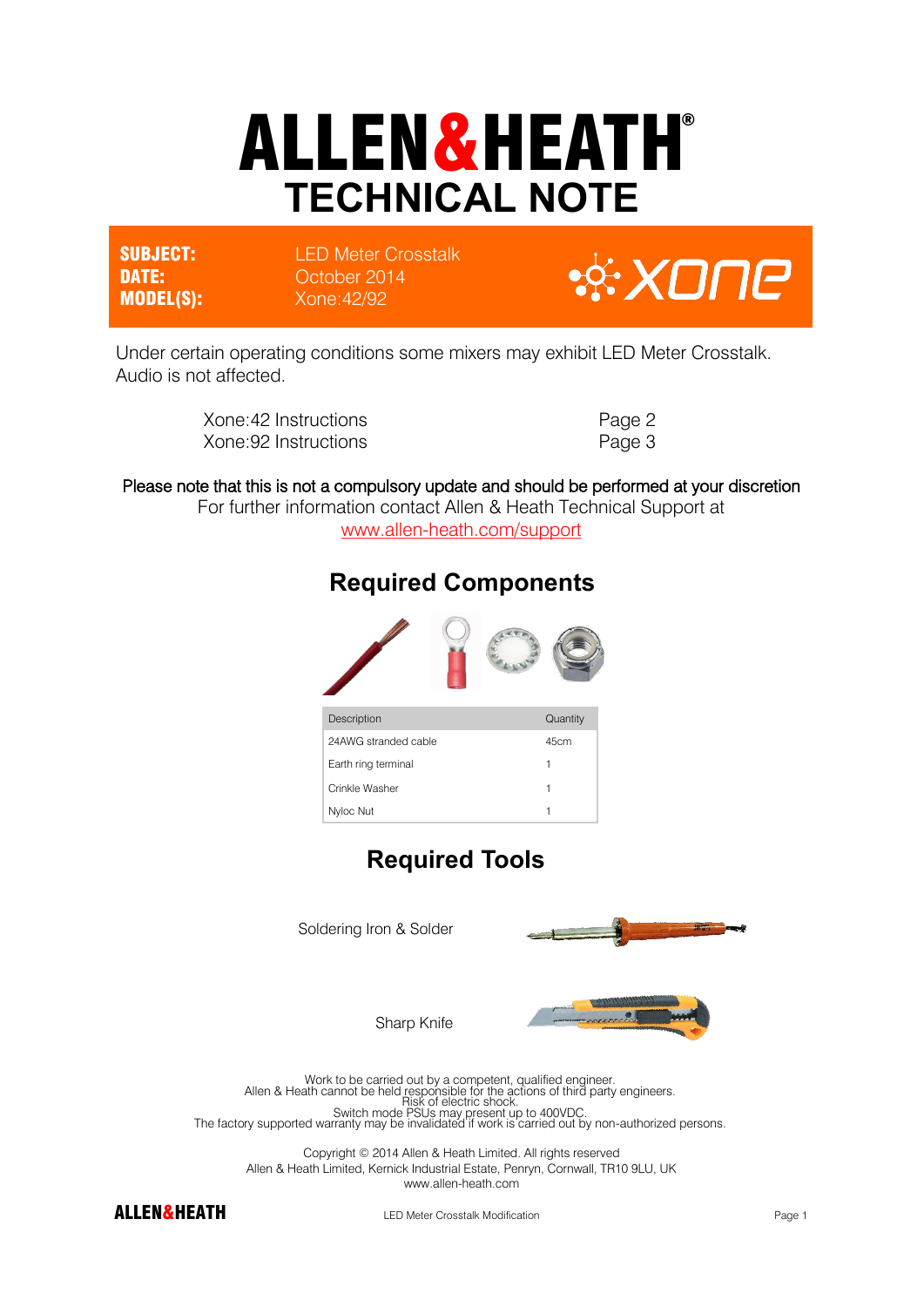## **Xone:42 Instructions**



ALLEN&HEATH LED Meter Crosstalk Modification **Canadian Page 2** Page 2